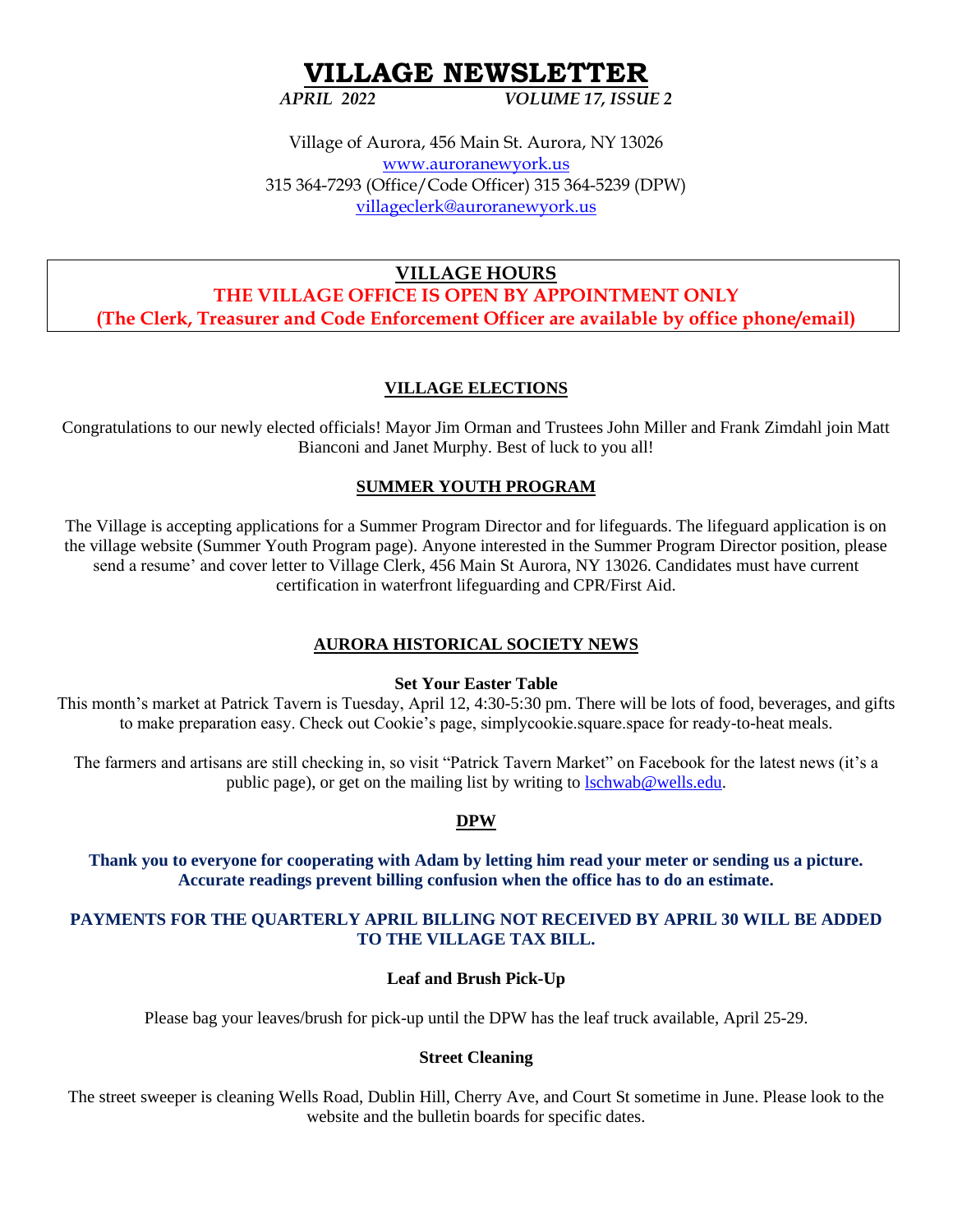#### **NYSDEC BURN BAN March 16-May 14 And there is never ANY burning beyond small, personal use fire pits allowed within the Village.**

#### **MESSAGE FROM THE MAYOR**

Dear Fellow Villagers,

This is my last message as mayor. I cannot thank you enough for the opportunity you've given me to serve the village in that capacity for the last twelve years, a good portion of a lifetime. I've often heard people express that sentiment of thanks before, and I confess that, to me, it always seemed simply the thing you were supposed to say, and nothing more. Given all the controversies, unsolvable problems, personal upheavals, how could this be what a public servant takes away from the job? But it is. Just ask any one of the 26 people who serve on boards in Aurora: the opportunity to learn the job (not an easy task!) and be part of Aurora governing itself our place and our community - for ourselves, is a very powerful idea. And for the experience of that, I'm very grateful. I've also learned that it's great to make big changes and innovations, but the real work is in adapting to change, keeping things running and, at the same time, looking to the future.

After twelve years I thought that you might like a recap of some of the Village Board's accomplishments since 2010 and the State of the Village as a new administration takes over. Perhaps the most important changes have been the most invisible ones, having to do with new efficiencies in the office and the updating of personnel and operating policies mandated by the state. The Village Board has passed important local legislation concerning water and sewer regulations, village sidewalks, fireworks, and professional reimbursement, as well as amending the zoning law six times. Board training has been a priority, making sure that our boards understand the laws they are upholding and that all land use applications are treated fairly and wisely. At the request of residents a parking study was undertaken jointly by the Village and the Inns of Aurora and our understanding of the results has led to various solutions and parking expansions. We continue to adjust to the changes in the Village brought about by the success of the Inns, whose expansion has brought visitors from all over, economic stability, and a partner for several village projects, but the need to balance commercial success with residential priorities and village life has become evident. We continue to struggle with issues of housing and housing costs, as well as the preservation of a robust sense of community. The Comprehensive Plan for the Village was updated this year and a major revision of the village Zoning Law is underway. Over the last 10 years the state has pushed new mandates and expenses to the local level but we've kept up with them because of what we learned in the state audit that occurred 2012-2014 and through the competence and diligence of Treasurer Debbie Brooks and Clerk Ann Balloni. Consistently we continue to have the lowest tax rate in the county and monitor our finances through a new yearly internal audit instituted by the Village Board. We sought and received a \$100,000 State and Municipal Facilities Grant through Assemblyman Gary Finch, allowing us to purchase two new trucks, and plowing equipment. Municipal water and sewer funds must be self-sufficient; balancing a budget based on water usage, given the changes we've seen in the number of residents in the village and at the college over the last 15 to 20 years, has been difficult. We have been vigilant about these funds and have regulated rates to ensure not only the soundness of funds but the equity of rates among users. The State Comptroller's Office has never considered the village under any level of fiscal stress.

Our drinking water supply has been a concern for decades; the Village came close to building a municipal plant in the 1990's. In late 2014 Wells College called the question by declaring that they wanted out of the water business. In 2015 we began to work with New York Rural Water Association to see if we might have ground water in sufficient quantity, but we were unsuccessful. Cayuga County Water and Sewer Authority proposed a Southern Cayuga Water District and we have been working with them for several years hoping that this might be the answer. We also commissioned a feasibility study for a new plant in 2018, registered our project with the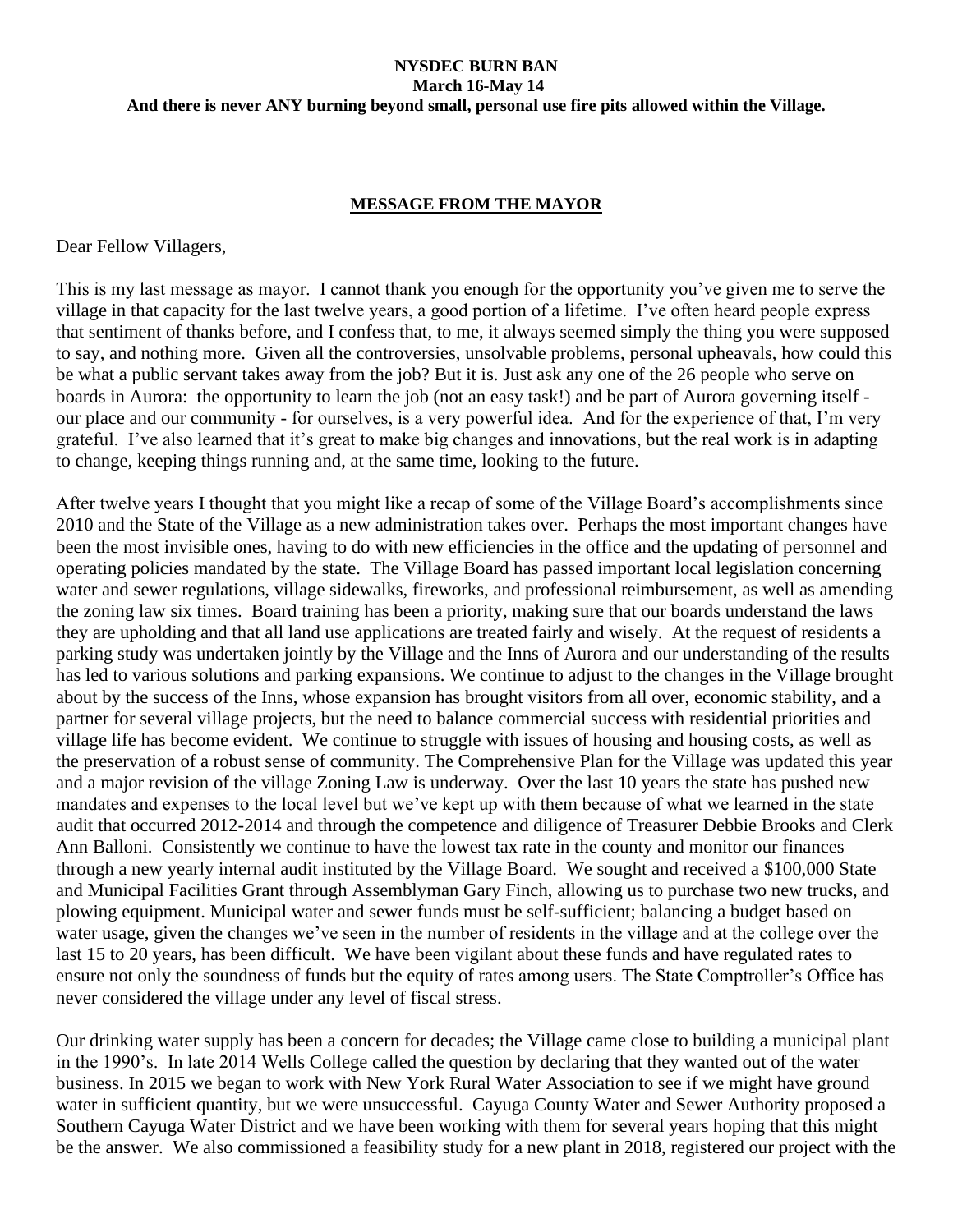state, and applied for state funding in 2021, as soon as programs were available post-pandemic. The Village has also requested American Rescue Plan money from the County. We will know soon whether we have been successful. Wells College has in the meantime received two grants through the Village, one for algae filters and a recent one for equipment replacement at the plant. In other words, we have been going forward on many fronts, but the solution is not yet clear.

These years have also been a time concerned with community building and attempting to meet the needs of a wider variety of residents, especially during the summer. The formation, or reactivation, of the Aurora Historical Society has not only provided a welcome excuse to get together but has heightened awareness of the Village's history and its relevance for the future. The Village Historian, Linda Schwab, has been instrumental in putting together shows that involve us as well as visitors to the village. Linda, with the support of the Village Board, was also the force behind the creation of the winter farmers' market at Patrick Tavern. It began as a response to Covid and has grown into – we hope – a permanent event. The summer market was begun by Wells College and the Village, and Wells has done a wonderful job of keeping it going with the help of summer interns. The Village upgraded the tables at the Village Park, which has become a much-used place to have lunch as well as a venue for events run by the village and the Aurora Library through our collaboration on grants. The children's park also regularly receives replacements and repairs, most notably the citizens' group donation of a great playground set in 2014. We've also taken advantages of our pocket parks by the lake by providing kayak racks for residents without lake frontage. We reached out to the Town of Ledyard for assistance in keeping our swim program running and they have contributed to its funding, allowing us to expand swim lessons. Wells College has graciously allowed us to use their pool as needed. The most notable change to public land has been the changes to the Post office building, the creation of a small plaza with seating that gets very active in the summer, and the restoration of the sidewalk and curbing. One of the most important future aims identified by the Comprehensive Plan is the building of a village hall; the first steps have been taken toward that goal by acquiring land adjacent to the fire hall from the Inns of Aurora at a very reasonable price; whatever is ultimately built there will have community activities at its heart. We also began two new commemorations in Aurora, the group reading of the Declaration of Independence on July 4<sup>th</sup> at 11:00 and Aurora's Memorial Day ceremony that takes place on May 30<sup>th</sup>, the traditional Memorial Day. There isn't one of us who hasn't missed Aurorafest and the sense of community that came with that event. We need to get back to that, and we came notably close with that wonderful St. Patrick's Day parade this year.

On your behalf we have also reached out on issues that affect the Village and worked hard on making sure Aurora is still visible no matter how small we might be. The concerns that George Farenthold had about truck traffic through the village are still an issue and we have worked hard on the problems posed for us by the rerouting of Route 81. We also are engaged in issues concerning the quality of the lake, educating ourselves and consistently supporting the Cayuga Lake Watershed as well as the Cayuga Lake Intermunicipal Organization. The Village Board also vehemently spoke out concerning fracking, supporting the eventual statewide ban.

If you've made it this far, thanks for your concern about the Village. As you can see, your elected officials take on wide-reaching responsibilities for preserving the common good in Aurora. I'd like to thank those who have worked with me: George Farenthold, Lili MacCormick, Grace Bates, Kit Van Orman, Al Ominsky, Janet Murphy, Matt Bianconi, Jim Orman, Thea Miller, and Marie Taylor. I'm sure you join me in wishing Jim Orman and his Board well as they begin their terms. They will be joining a competent and dedicated team. The Village employees are – literally – the best to be found anywhere, and the residents who serve on our various boards are dedicated to carrying out our laws justly and fairly. And they'll be doing it in one of the most beautiful settings you could find anywhere. Next year will be the fiftieth year that Bruce and I have lived in our house on Main Street. That says something.

# Bonnie